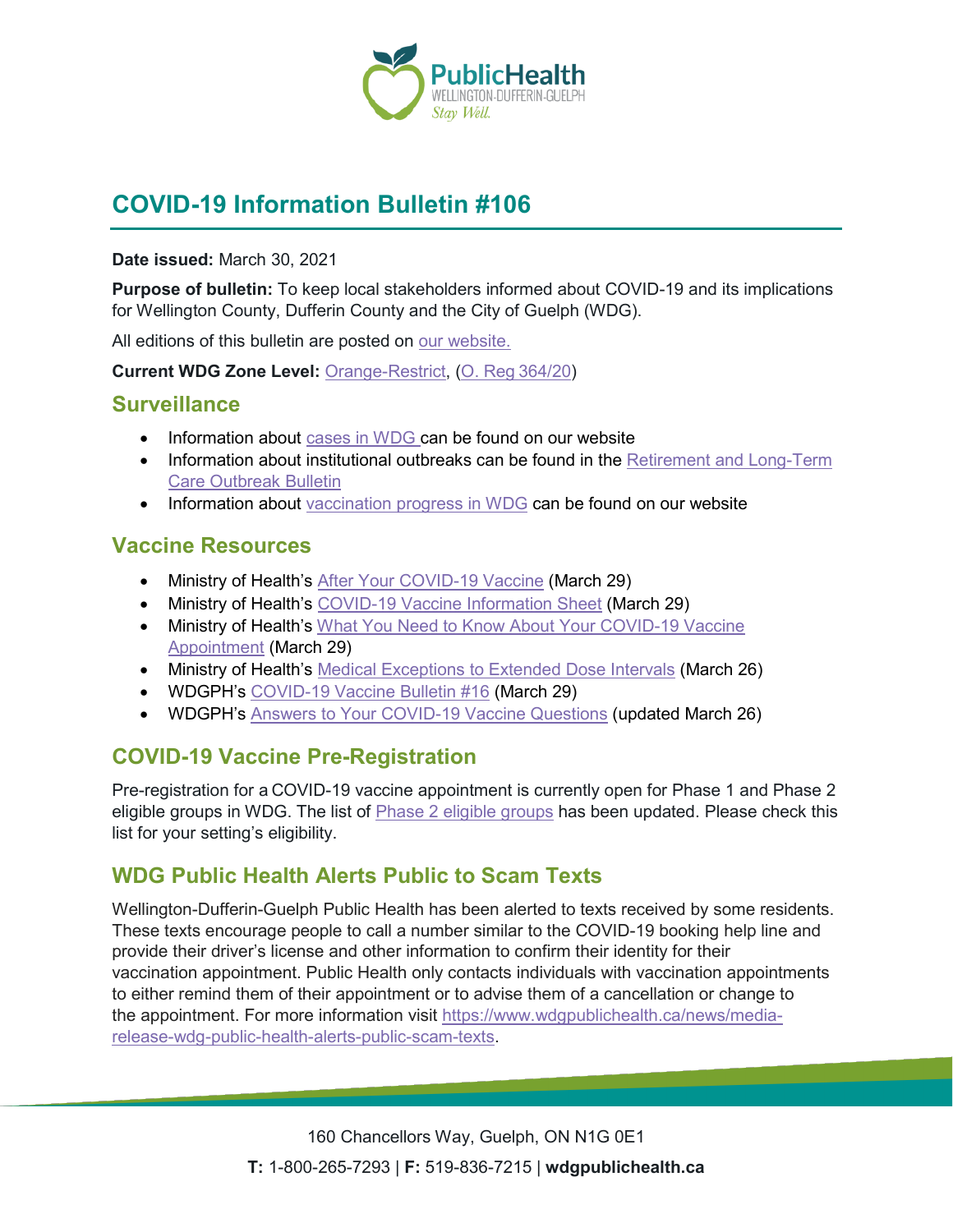

#### **Announcements and Changes to Services**

- On March 29, the [Government of Ontario](https://news.ontario.ca/en/release/60922/ontario-supports-the-tourism-and-hospitality-sectors-during-covid-19) announced it is providing an estimated \$100 million for a new one-time Ontario Tourism and Hospitality Small Business Support Grant and \$100 million for a new one-time recovery program to support the province's tourism industry as it recovers from the impacts of COVID-19.
- On March 29, the [Public Health Agency of Canada](https://www.canada.ca/en/public-health/news/2021/03/use-of-astrazeneca-covid-19-vaccine.html) announced an immediate pause on the use of AstraZeneca vaccine in Canada in those under age 55.
- On March 26, the [Government of Canada](https://www.canada.ca/en/institutes-health-research/news/2021/03/government-of-canada-invests-in-new-research-to-address-covid-19-variants.html) announced an investment of \$14.3 million to support new research on the COVID-19 virus variants.
- On March 25, the [Government of Ontario](https://news.ontario.ca/en/release/60884/ontarios-action-plan-doubles-ontario-small-business-support-grant) announced it is providing additional support to eligible small businesses to help with the ongoing costs of the COVID-19 pandemic.

#### **Additional Resources**

- PHAC's For Travellers with COVID-19 Symptoms Returning to Canada by Land or [Water](https://www.canada.ca/en/public-health/services/publications/diseases-conditions/travellers-with-covid-19-symptoms-returning-canada-land.html) (March 29)
- PHAC's [For Persons Exempt from Mandatory Quarantine](https://www.canada.ca/en/public-health/services/publications/diseases-conditions/covid-19-information-essential-service-workers.html) (March 29)
- PHAC's [For Travellers With COVID-19 Symptoms Returning to Canada by Air](https://www.canada.ca/en/public-health/services/publications/diseases-conditions/travellers-with-symptoms-return-canada.html) (March 29)
- PHAC's [For Travellers Without Symptoms of COVID-19 Returning to Canada by Air](https://www.canada.ca/en/public-health/services/publications/diseases-conditions/2019-novel-coronavirus-information-sheet.html) (March 29)
- PHAC's For Travellers Without Symptoms of COVID-19 Returning to Canada by Land or [Water](https://www.canada.ca/en/public-health/services/publications/diseases-conditions/travellers-without-covid-19-symptoms-returning-canada-land.html) (March 29)
- PHO's [You Were Tested for COVID-19:](https://www.publichealthontario.ca/-/media/documents/ncov/factsheet/2020/06/factsheet-covid-19-test-what-you-should-know.pdf?la=en) What You Should Know (updated March 25)
- WDGPH's [High-Risk Contact Letter \(Student\)](https://www.wdgpublichealth.ca/sites/default/files/hrc_letter_child_student_mar_26.pdf) (updated March 26)

# **Contact Information for Additional Support**

#### **WDGPH COVID-19 Call Centre**

For health-related questions, including symptoms, close contacts or travel:

- o Call 519-822-2715 ext. 7006
- o Available Monday Friday from 9:00 a.m. 4:00 p.m. **(Closed on Friday, April 2)**

For non-health related questions, including business or workplace concerns, social distancing/face covering questions or non-emergency reporting questions:

- o Call 519-822-2715 ext. 4020
- o Available Monday Friday from 9:00 a.m. 4:00 p.m. **(Closed on Friday, April 2)**

For eligible priority groups needing vaccine registration and booking help: (eligible priority groups are still strongly encouraged to [pre-register and book their appointments online](https://wdgpublichealth.ca/your-health/covid-19-information-public/covid-19-vaccine-information/pre-register-your-covid-19) as much